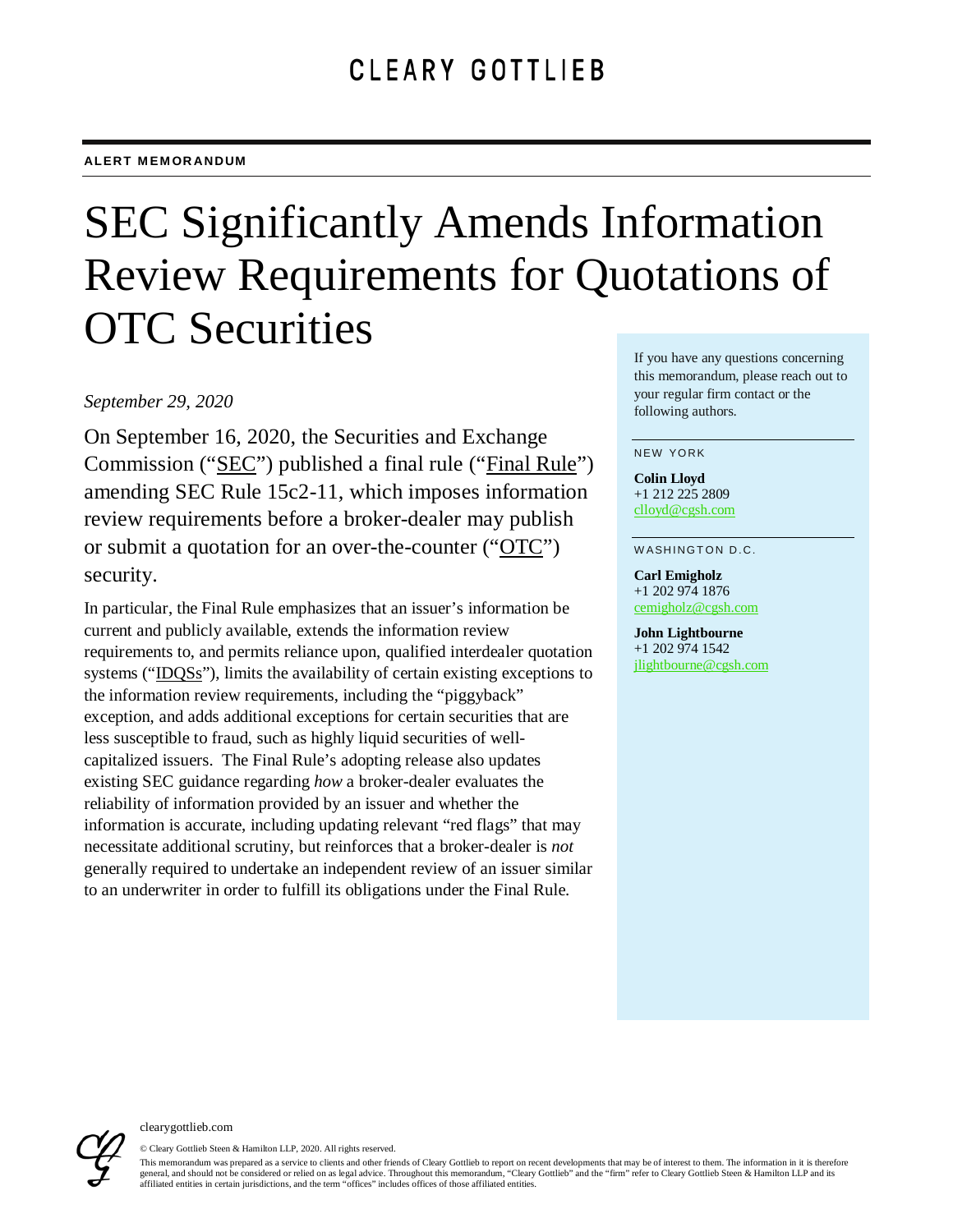# **Background**

Rule 15c2-11, in both its current and amended form, is a prophylactic anti-manipulation rule that restricts the circumstances in which a broker-dealer may publish a quotation for an OTC security. The rule requires broker-dealers to review certain information about an issuer of an OTC security, and have a reasonable basis for believing such information is materially accurate and reliable, before publishing a quotation for that security in a quotation medium, thus limiting the widespread availability of quotations for securities of issuers for which there is little reliable publicly available information. The information a brokerdealer must review to fulfill this obligation depends on the type of issuer. For issuers with disclosure and reporting obligations under federal securities laws, the broker-dealer can generally fulfill its obligations by reviewing the required disclosure documents. For issuers that do not have such disclosure obligations (a "catch-all issuer"), Rule 15c2-11 sets forth a list of information a broker-dealer must collect and review, including basic information about the issuer's business and the issuer's recent financial statements.

Current Rule 15c2-11 also includes certain exceptions to these obligations, including for (i) securities that trade on a national securities exchange, (ii) unsolicited customer orders, (iii) municipal securities, and (iv) the piggyback exception. The piggyback exception permits broker-dealers to submit quotations without information review responsibility where the underlying security has been the subject of quotations on an IDQS for each of at least 12 days within the previous 30 calendar days, with no more than four business days in between a quotation.

#### **Primary Changes from the Existing Rule**

The amendments to Rule 15c2-11 generally expand the scope of the rule to encompass additional market participants, place greater emphasis on information

about OTC issuers being both current and publicly available, add exceptions for more liquid and highly capitalized issuers and underwritten offerings, and revise the piggyback exception to limit its use in the case of shell companies and delinquent or other issuers that do not make current information publicly available. These changes are discussed more fully below.

- *Qualified interdealer quotation systems*. The information review requirements of Rule 15c2-11 have been expanded to apply to Qualified  $IDQSs<sup>1</sup>$  $IDQSs<sup>1</sup>$  $IDQSs<sup>1</sup>$ (together with broker-dealers, the "Covered Entities"). A Qualified IDQS must satisfy these requirements before making known to others the quotation of a broker-dealer that is published or submitted for publication. In addition to reviewing the information for accuracy and reliability, the Qualified IDQS must also make a "publicly available determination" that it has fulfilled its information review obligations.
	- In a significant change from current Rule 15c2-11, a broker-dealer is permitted to rely upon a Qualified IDQS to satisfy the information review requirements so long as the broker-dealer publishes its quotation within three days of the Qualified IDQS making a publicly available determination.
- *Types of issuer information*. Aside from adding (i) requirements to review information on the identity of company officers and shareholders that own 10% or more of the issuer's equity for catchall issuers and (ii) a provision tailored to the specific regulatory status and existing disclosure and reporting obligations of a Regulation Crowdfunding issuer, the Final Rule leaves the *types* of documents and information a Covered Entity must review to fulfill its obligations

<span id="page-1-0"></span> <sup>1</sup> An "interdealer quotation system" is defined as any system of general circulation to brokers or dealers that regularly disseminates quotations of identified broker-dealers. A "qualified interdealer quotation system" is defined as any interdealer quotation system operating as an alternative trading system under Regulation ATS 17 C.F.R. § 242.300(a) and is not an "exchange" per the exemptions at 17 C.F.R.  $\S$   $\S$  240.3a1-1(a)(2).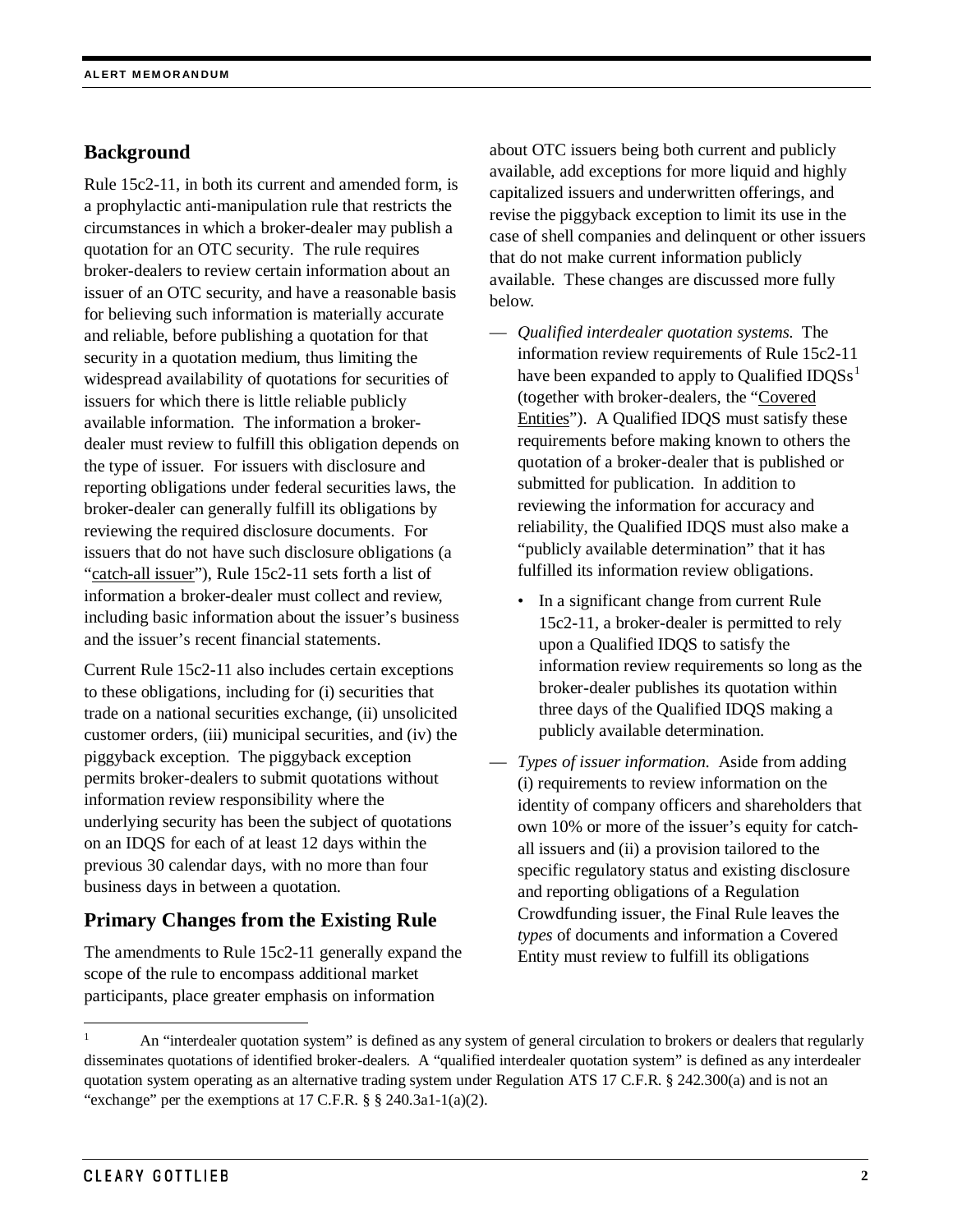relatively unchanged (such documents and information, "paragraph (b) information").

— *Emphasis on "current" and "publicly available" information*. The Final Rule adopts several amendments that generally require information relied upon by a Covered Entity to be current and publicly available for all types of issuers. These requirements apply to the publication of quotations founded upon review of paragraph (b) information or reliance upon the piggyback exception, subject in the latter case to certain allowance periods for delinquent issuers.

The Final Rule defines "publicly available" to mean being available on EDGAR, the SEC's electronic filing database; on the website of a state or federal agency, a Qualified IDQS, a registered national securities association, an issuer, or a registered broker or dealer; or through an electronic information delivery system that is generally available to the public in the primary trading market of a foreign private issuer. Access may not be restricted by a username, password, fees, or other restraints.

- *Amended exceptions.* The Final Rule limits the availability of the piggyback exception and modifies the unsolicited quotation exception.
	- *Piggyback exception*. The Final Rule makes several changes to the piggyback exception. In particular, the Final Rule includes restrictions where the security is issued by a shell company,  $2$  the security is the subject of a trading suspension order, or the relevant paragraph (b) information is not timely filed or current and publicly available.
		- o Broker-dealers may only rely on the piggyback exception for securities of shell

companies for 18 months following the initial quotation for such securities.

- o The exception is unavailable for securities that are, or were, the subject of a trading suspension order until 60 days after the order's expiration.
- o Broker-dealers are only permitted to rely on the piggyback exception if an issuer's paragraph (b) information is current and publicly available or timely filed within the timeframes set out in Rule 15c2-11. However, a broker-dealer may nevertheless continue to rely on the piggyback exception for 14 calendar days following a publicly available determination by a Qualified IDQS or registered national securities association that the relevant paragraph (b) information is out of date, or until the issuer provides current and publicly available or filed paragraph (b) information, whichever period is shorter.
- o The Final Rule retains the requirement that there cannot be more than four business days in succession without a quotation, but removes the other continuous quotation requirements.

In his statement accompanying the Final Rule's release, SEC Chairman Jay Clayton highlighted the piggyback exception as one area particularly in need of amendment as it permitted brokerdealers to maintain markets in OTC securities for issuers with no current and publicly available information or, in some cases, that no longer existed. Rather than remove the exception entirely, the Final Rule acknowledges that the piggyback exception serves an important purpose for facilitating liquidity and directly addresses these concerns by requiring

<span id="page-2-0"></span> <sup>2</sup> The Final Rule defines a shell company as any issuer, other than a business combination related shell company, as defined in 17 C.F.R. § 230.405, or an asset-backed issuer as defined in Regulation AB, 17 C.F.R. § 229.1101(b), that has (i) no or nominal operations, and (ii) no or nominal assets, assets consisting solely of cash and cash equivalents, or assets consisting of any amount of cash and cash equivalents and nominal other assets.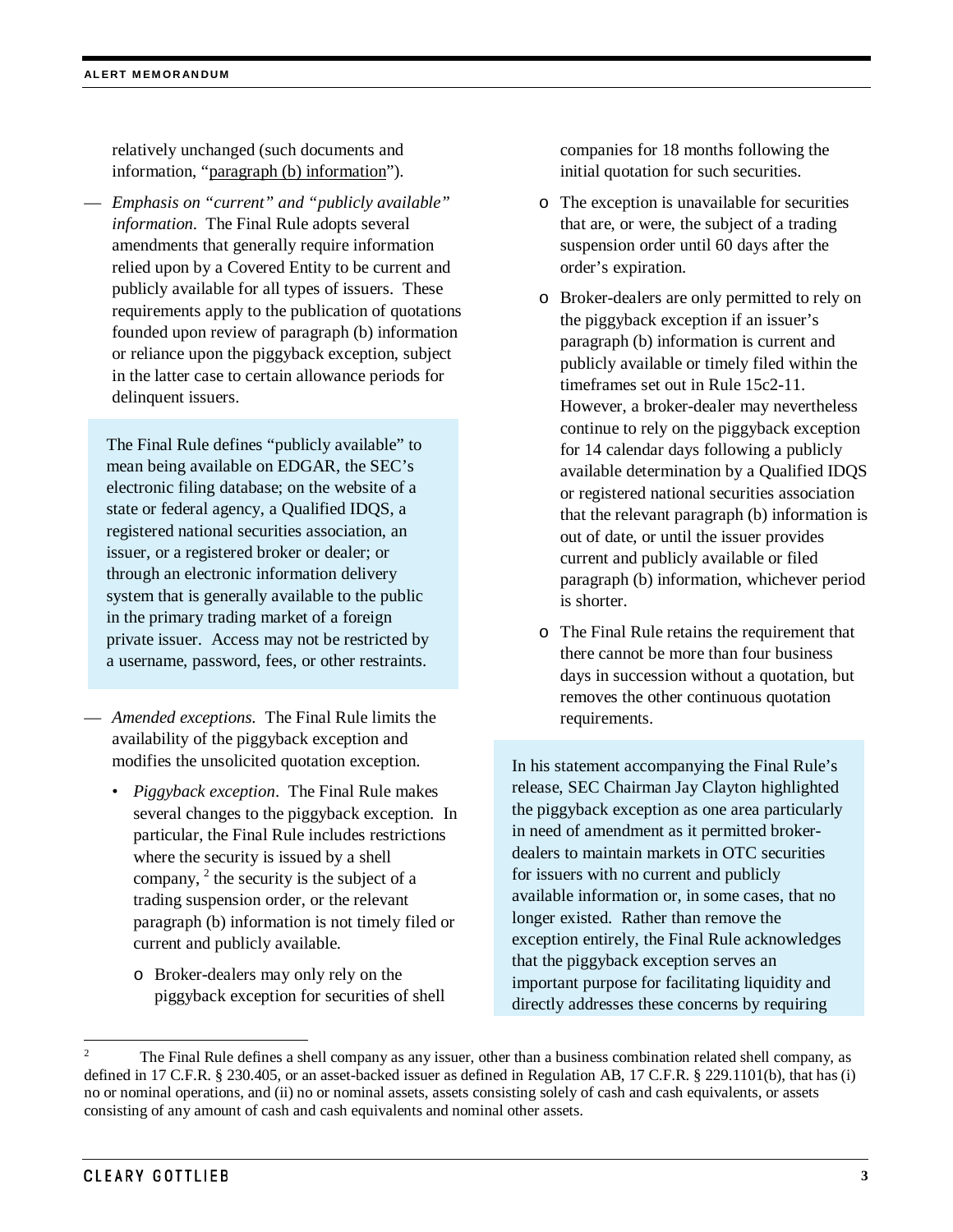that, outside the brief grace period noted above, an issuer's paragraph (b) information remain current and publicly available.

• *Unsolicited quotation exception*. The Final Rule modifies the existing exception for unsolicited quotations (*i.e.*, indications of interest) to prohibit use of the exception for quotations on behalf of an affiliate of the issuer or a company insider if the issuer's information is not current and publicly available.

These amendments are intended to help prevent the potential misuse of the exception by company insiders who might create the appearance of an active market in OTC securities to entice new investors to invest, or to facilitate pump-and-dump schemes. Covered Entities may rely on written representations from a customer (or a customer's broker where there is not a direct relationship between the broker-dealer and customer) that he/she is not an insider or an affiliate of the issuer.

- *New Exceptions*. The Final Rule also adds exceptions for highly liquid securities and for underwriters in registered and Regulation A offerings.
	- *ADTV and asset test exception*. The Final Rule excepts from the information review requirements (i) a security with a worldwide average daily trading volume value ("ADTV") of at least \$100,000 during the 60 calendar days immediately before the publication of a quotation for such security, and (ii) the issuer of such security has at least \$50 million in total assets and \$10 million in unaffiliated shareholders' equity as reflected in the issuer's publicly available audited balance sheet issued

within six months after the end of its most recent fiscal year.

A Covered Entity must satisfy the ADTV value prong of the test with reference to publicly available information (*i.e.*, trading volume as reported by a self-regulatory organization or comparable entity, or an electronic information system that regularly provides information regarding securities in markets around the world). The adopting release also notes that a Covered Entity may not be able to rely on the ADTV and asset test exception where the issuer finds a mistake in its financial statements such that they cannot be relied upon. However, the requirement that such financial statements be audited should somewhat alleviate such risk.

- *Underwritten offering exception*. The Final Rule allows a broker-dealer, without complying with the information review requirement, to publish or submit a quotation for a security of the same class issued in an underwritten offering if the broker-dealer served as the underwriter, so long as the broker-dealer's quotation is published or submitted within the specified time frame. $3$
- *Publicly available determinations.* A brokerdealer may rely on a publicly available determination by a Qualified IDQS or a registered national securities association that certain exceptions are available or that the Qualified IDQS complied with its information review requirement, rather than undertake its own review. In particular, the Final Rule allows a broker-dealer to rely on determinations by a Qualified IDQS or registered national securities association that the exchange-traded security exception, the piggyback

<span id="page-3-0"></span>The applicable time frames are (i) a registration statement that became effective fewer than 90 calendar days before the day on which such broker-dealer publishes or submits the quotation to the quotation medium, for an offering for that class of security, or (ii) an offering statement under Regulation A that was qualified fewer than 40 calendar days before the day on which such broker-dealer publishes or submits the quotation to the quotation medium for an offering of that class of security.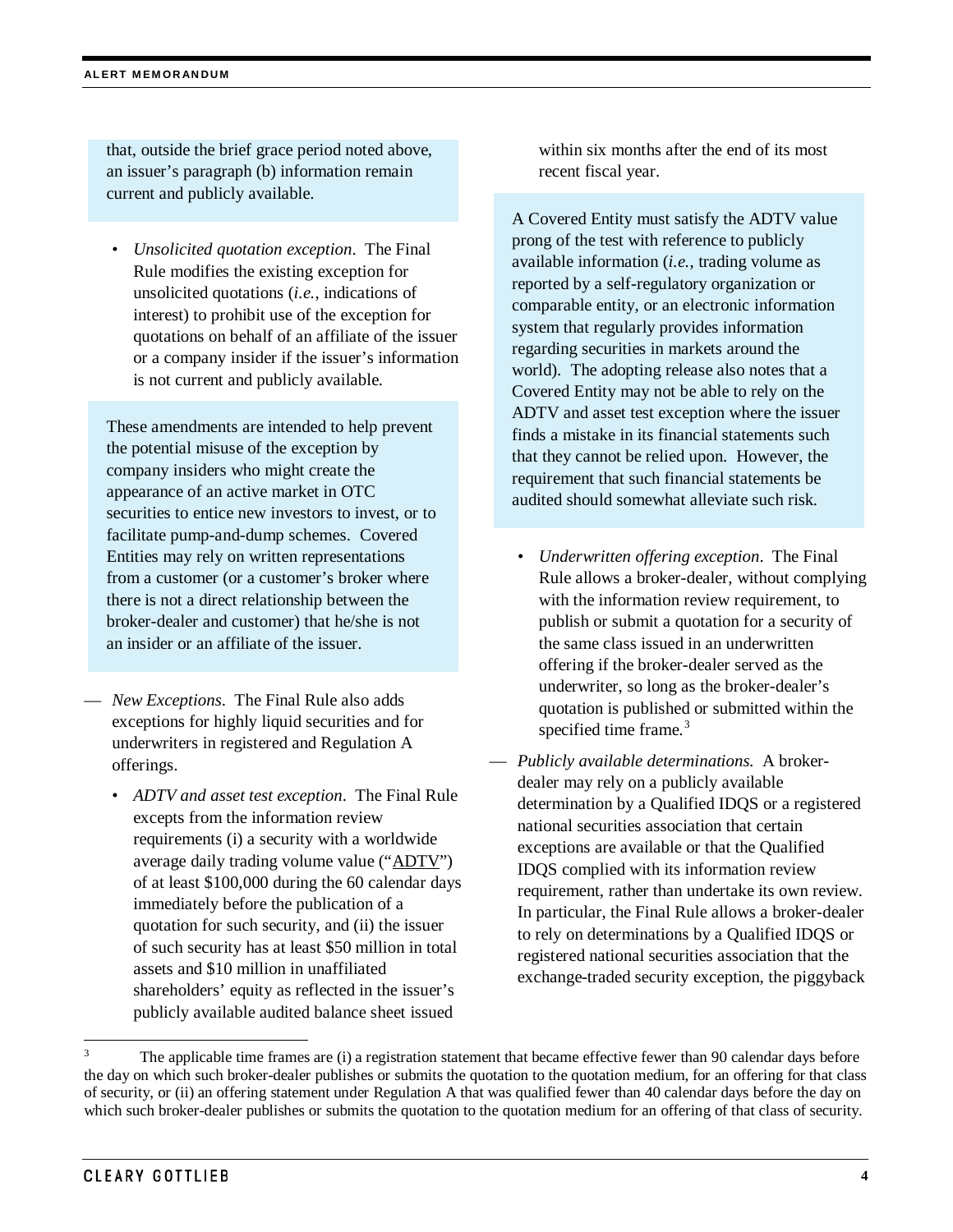exception, the municipal security exception, or the ADTV and asset test exception are available.

Qualified IDQSs and registered national securities associations that make such publicly available determinations must establish, maintain, and enforce reasonably designed written policies and procedures to determine whether the issuer's information is current and publicly available and that the requirements of the applicable exception for which it has made a publicly available determination are met.

The SEC confirmed that policies and procedures for making publicly available determinations regarding the availability of the piggyback exception must provide for review, *on an ongoing basis*, that an issuer's paragraph (b) information is current, timely filed, and publicly available.

- *Supplemental Information*. The Final Rule maintains the requirement that a Covered Entity must consider and maintain records of certain supplemental information, such as a copy of a trading suspension order issued by the SEC, or any information about the issuer that comes into the Covered Entity's knowledge or possession as part of the Covered Entity's evaluation of whether the paragraph (b) information is materially correct. The Final Rule extends the requirement to require that the Covered Entity also maintain records of whether the person or persons for whom the quotation is submitted are company insiders.
- *Updates to prior SEC guidance and "red flags."* The Final Rule's adopting release also includes minor updates to, combines, and supersedes, prior SEC guidance regarding determining source reliability and the information review requirement. [4](#page-4-0)
	- The revised guidance reiterates that there is no obligation to conduct an independent due

diligence exercise like those undertaken by an underwriter.

## **Key Takeaways**

- *The emphasis on current and publicly available information may reduce the number of issuers with access to the OTC markets*. The Final Rule's requirements that issuers make information publicly available on an ongoing basis may impact the ability of issuers that choose not to undertake the burden of public disclosure to raise capital or maintain the value of preexisting securities. On the other hand, consistent with the SEC's general belief in the importance of disclosure in a functioning marketplace, it may also further incentivize issuers—particularly issuers with active and ongoing operations—to make information available on a continuing basis.
- *The expansion of the Final Rule to include IDQSs, and the ability of broker-dealers to rely on them, will enhance the importance of such platforms in the OTC market.* The central role that the SEC has given Qualified IDQSs in the Final Rule will likely consolidate the collection and review of issuer information and the ability of broker-dealers to rely on an exception to the Final Rule. This will both increase the importance of Qualified IQDSs in the OTC markets and foster consistency in application of the Final Rule.
- *The market for an issuer's security following an initial quotation is likely to be more competitive.* An effect of the ability of broker-dealers to rely on a Qualified IDQS to make a determination under the Final Rule will permit more firms to initiate quotations promptly, rather than waiting for the availability of the piggyback exception or incurring the initial compliance burden or attendant regulatory risk.
- *There is no exception for issuers emerging from reorganization*. The SEC considered, but did not adopt, an exception to the Final Rule that would

<span id="page-4-0"></span><sup>&</sup>lt;sup>4</sup> We have reproduced those red flags in Attachment 1 to this Alert.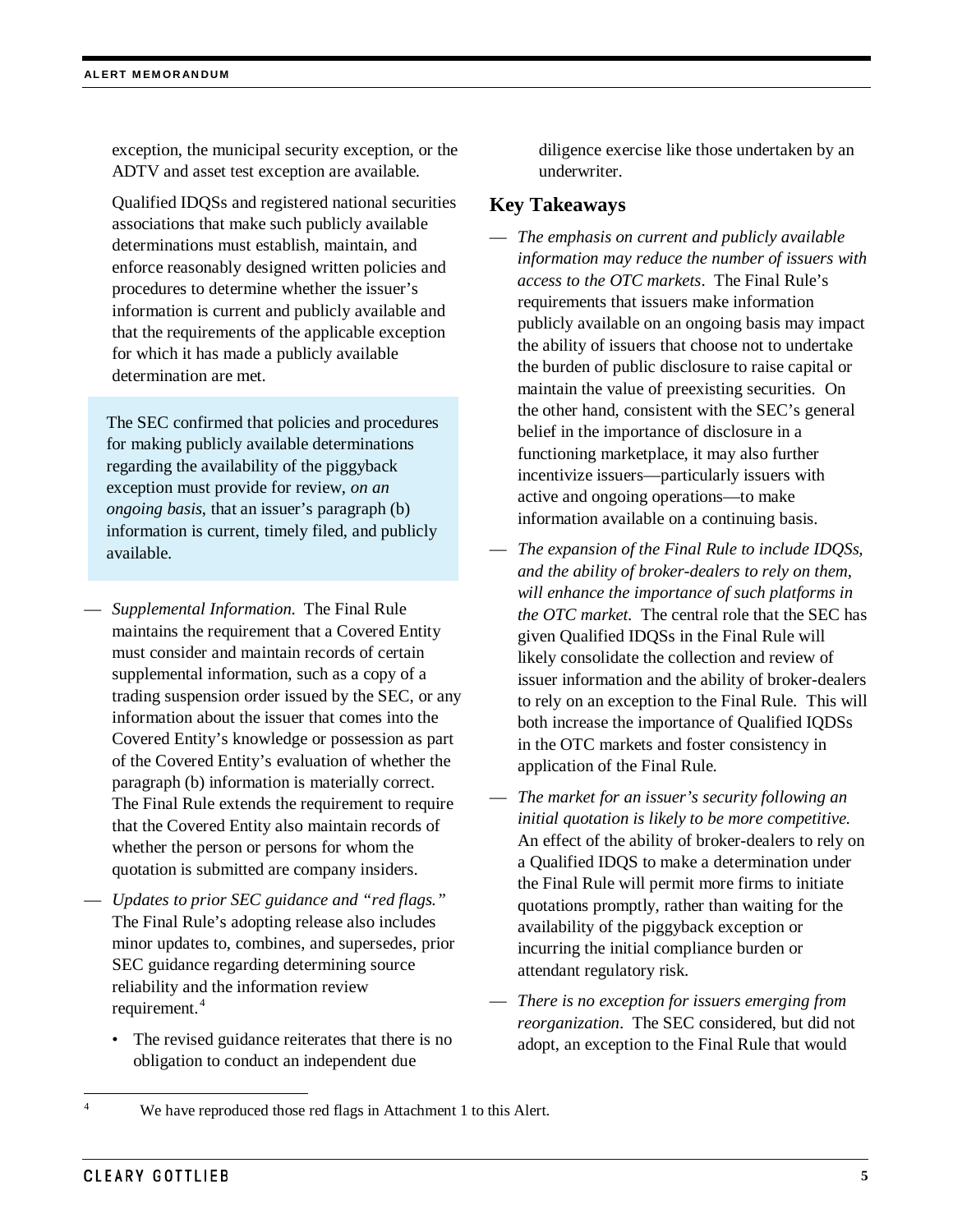permit quotations in securities for issuers based on filings with a bankruptcy court.

#### **Conclusion**

The Final Rule's compliance date is nine months after the effective date of the Final Rule,<sup>[5](#page-5-0)</sup> except that the requirement to review financial information for catch-all issuers for the past two years will not be effective until two years after the effective date in order to permit such information to be made publicly available.

…

#### CLEARY GOTTLIEB

<span id="page-5-0"></span><sup>&</sup>lt;sup>5</sup> The effective date is 60 days following publication in the Federal Register. As of the date of this Alert, the Final Rule has not yet been published in the Federal Register.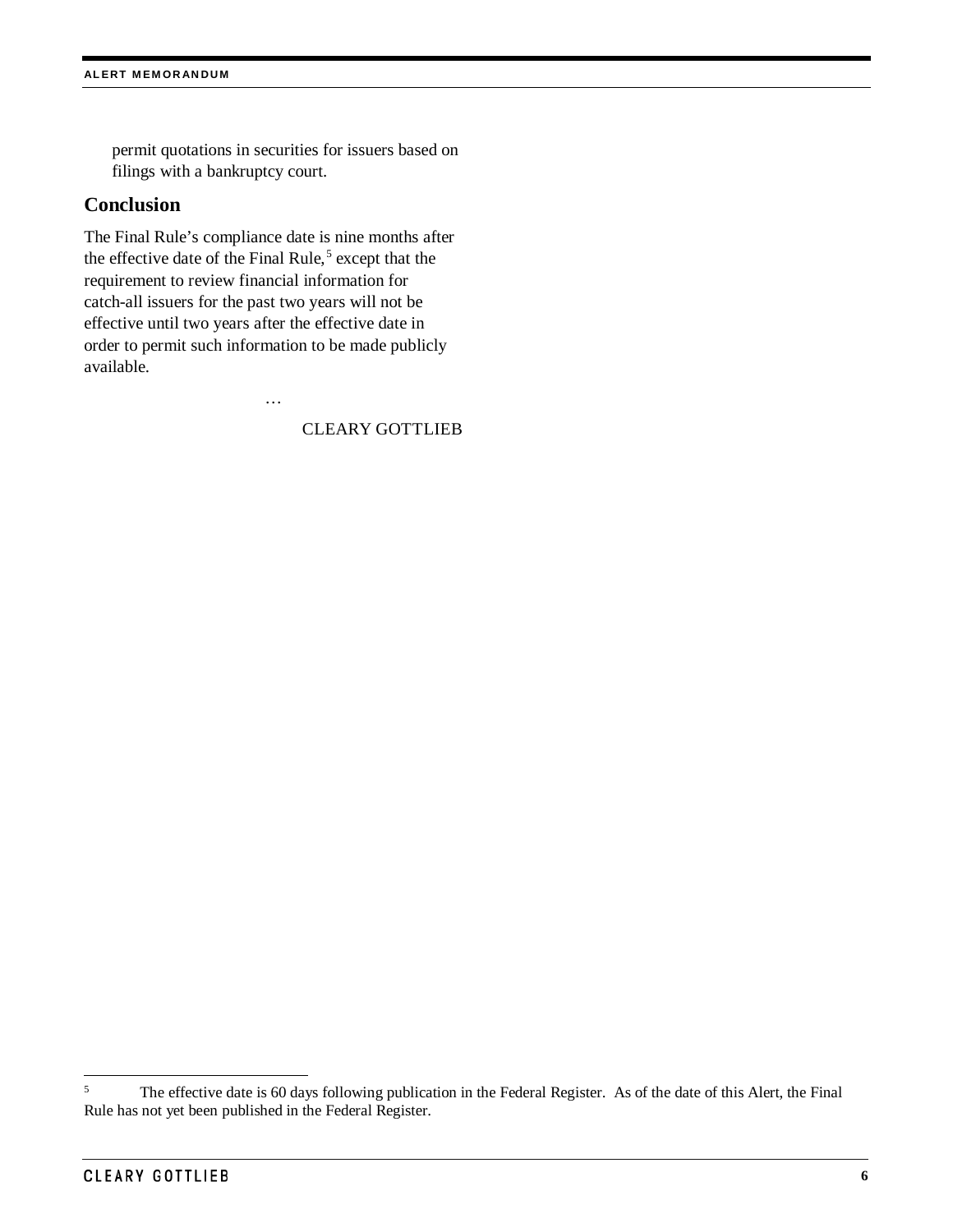## **Attachment 1: Examples of Red Flags**

- 1. *SEC and Foreign Trading Suspensions*. Trading suspensions, including foreign trading suspensions, generally raise significant red flags as to whether the issuer's information is accurate and whether the sources of such information are reliable. Once a trading suspension terminates, and before a broker-dealer can publish a quote, a broker-dealer or Qualified IDQS must comply with the information review requirement if it cannot rely on an exception to Rule 15c2-11. While conducting its information review under the Final Rule following a trading suspension, a broker-dealer or Qualified IDQS may want to attempt to determine the basis for the suspension order and assess whether the issuer information that is current and publicly available following the trading suspension is accurate and whether its source is reliable. Such review may include seeking verification from the issuer or soliciting the views of an independent professional.
- 2. *Concentration of ownership of the majority of outstanding, freely tradeable stock*. Concentration of ownership of freely tradeable securities is a prominent feature of microcap fraud cases. When one person or group controls the flow of freely tradeable securities, this person or persons can have a much greater ability to manipulate the stock's price than when the securities are widely held.
- 3. *Large reverse stock splits*. Fraudulent and manipulative activity in OTC securities can involve the substantial concentration of the publicly traded float through a reverse stock split. The subsequent issuance of large amounts of stock to insiders increases their control over both the issuer and trading of the stock.
- 4. *Companies in which assets are large and revenue is minimal without any explanation*. A red flag exists when the issuer assigns a high value on its financial statements to certain assets, often assets that are unrelated to the company's business and were recently acquired in a non-cash transaction. While assets that are unrelated to the business of the issuer are not always an indication of potential fraud, some unscrupulous issuers have overvalued these types of assets in an effort to inflate their balance sheet. In such situations, the company's revenues often are minimal and there appears to be no valid explanation for such large assets and minimal revenues. Also, a red flag is present when the financial statements of a development stage issuer list as the principal component of the issuer's net worth an asset wholly unrelated to the issuer's line of business.
- 5. *Shell company's acquisition of private company or other material business development*. Shell companies have been used as vehicles for fraud in a number of different fact patterns and schemes. The piggyback exception under the Final Rule prohibits broker-dealers from relying on the piggyback exception for shell companies after a certain period. The SEC remains concerned about the potential that a continuously quoted market could be used to entice investors to make an investment decision based on what appears to be an active and independent market when, in fact, the investor may be considering the security price of the shell company that increased due to inaccurate and misleading promotional information. A broker-dealer should be mindful of the potential for abuse when reviewing issuer information where a shell company is involved, in particular if the shell company has acquired a privately held company or has undergone other material business developments (including, but not limited to, declarations of bankruptcy, reorganizations and mergers).
- 6. *A registered or unregistered offering raises proceeds that are used to repay a bridge loan made or arranged by the underwriter where:* (1) the bridge loan was made at a high interest rate for a short period; (2) the underwriter received securities at below market rates prior to the offering; and (3) the issuer has no apparent business purpose for the bridge loan.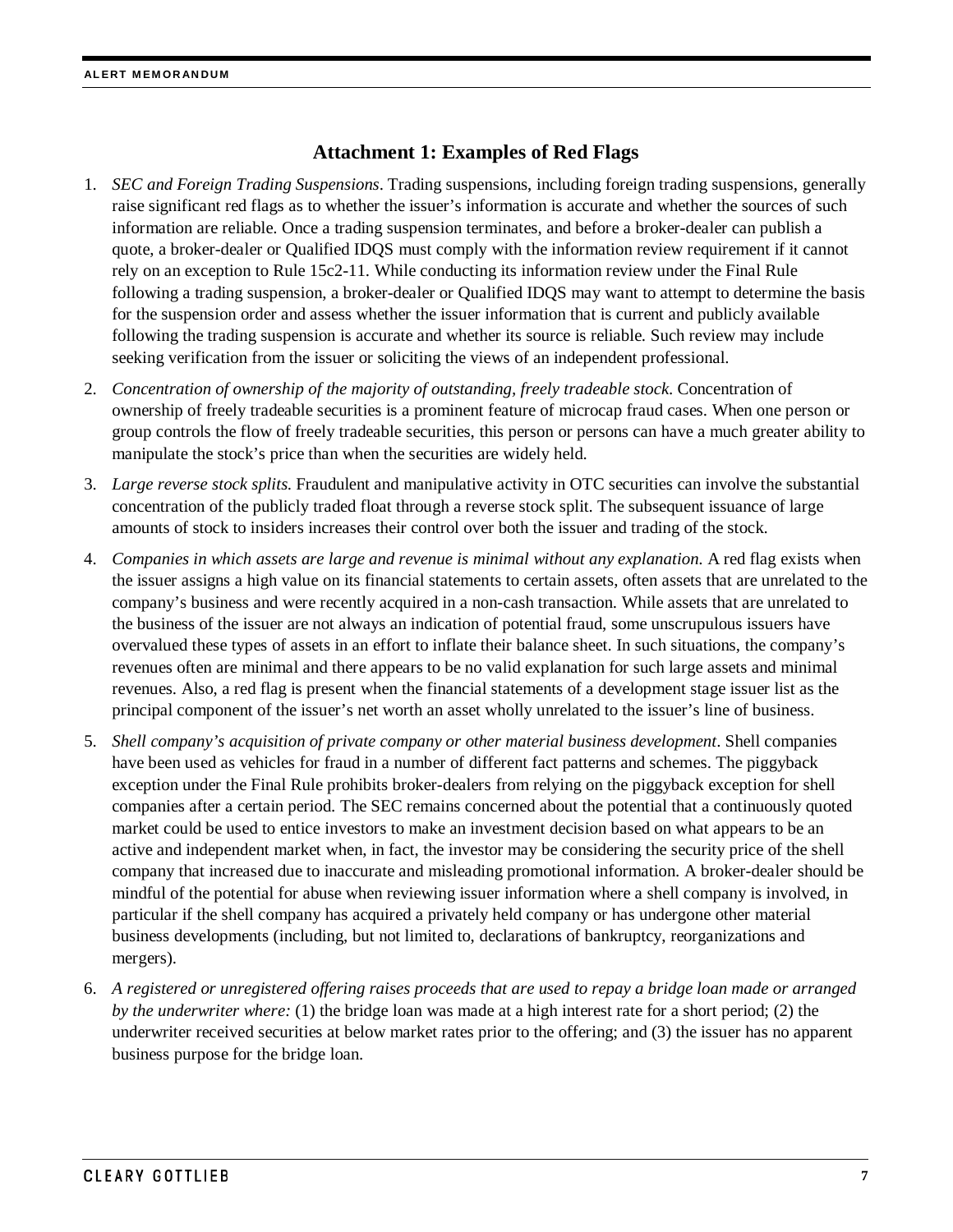- 7. *Significant write-up of assets upon a company obtaining a patent or trademark for a product.* The significant write-up of assets once an issuer obtains a patent or trademark for a product may be a technique used by issuers engaged in fraud to inflate their balance sheets.
- 8. *Significant assets consist of substantial amounts of shares in other OTC companies*. Some fraudulent activity may involve issuers whose major assets are substantial amounts of shares in other OTC companies.
- 9. *Assets acquired for shares of stock when the stock has no market value*. The issuer's financial statements often can indicate that the issuer acquired assets to which it assigned substantial value in exchange for its essentially worthless stock.
- 10. *Unusual auditing issues*. Examples of this include auditors who refuse to certify financial statements or who issue audited reports containing a qualified opinion, where there has been an unexplained change of accountants, or an accountant has resigned or been dismissed. Rule 15c2-11 does not contemplate that a broker-dealer or Qualified IDQS will scrutinize the issuer's financial statements with the expertise of an accountant. If, however, a broker-dealer or Qualified IDQS sees any of these examples of red flags, it may wish to confirm the auditor's credentials with the appropriate state licensing authority, question the circumstances of the change in accountants, and carefully scrutinize the Final Rule's specified information.
- 11. *Significant write-up of assets in a business combination of entities under common control or extraordinary items in notes to the financial statements*. Unusual related party transactions are sometimes found in fraud schemes and may be used to write up the value of an issuer's assets after a merger between the related parties.
- 12. *Suspicious documents*. Examples can include inconsistent financial statements, altered financial statements, and altered certificates of incorporation. Issuer information that is altered on its face raises red flags that, at a minimum, could lead a broker-dealer or Qualified IDQS to determine it does not have a reasonable basis to believe the issuer's information is accurate.
- 13. *A broker-dealer or Qualified IDQS receives substantially similar offering documents from different issuers with certain characteristics*. Such characteristics include: the same attorney is involved; the same officers and directors are listed; or the same shareholders are listed. If a broker-dealer or Qualified IDQS realizes, after reviewing the information for several issuers, that the same individuals are involved with these entities, the broker-dealer or Qualified IDQS should consider inquiring further to determine whether it has a reasonable basis to believe that the issuer information is accurate.
- 14. *Extraordinary gains in year-to-year operations*. Such gains may be achieved through assigning an artificially high value to certain assets or through other manipulative devices that are red flags, such as the significant write-up of assets upon merger or acquisition.
- 15. *Reporting company fails to file an annual report*. A reporting company's failure to file an annual report suggests that there is a potential problem with the company.
- 16. *Disciplinary actions against an issuer's officers, directors, general partners, promoters, auditors, or control persons*. The following types of disciplinary actions raise red flags: an indictment or conviction in a criminal proceeding; an order permanently or temporarily enjoining, barring, suspending or otherwise limiting an officer, director, general partner, promoter, auditor, or control person's involvement in any type of business, securities, commodities, or banking activities; an adjudication by civil court of competent jurisdiction, the SEC, the Commodity Futures Trading Commission or a state securities regulator of a violation of federal or state securities or commodities law; or an order by a self-regulatory organization permanently or temporarily barring, suspending or otherwise limiting involvement in any type of business or securities activities.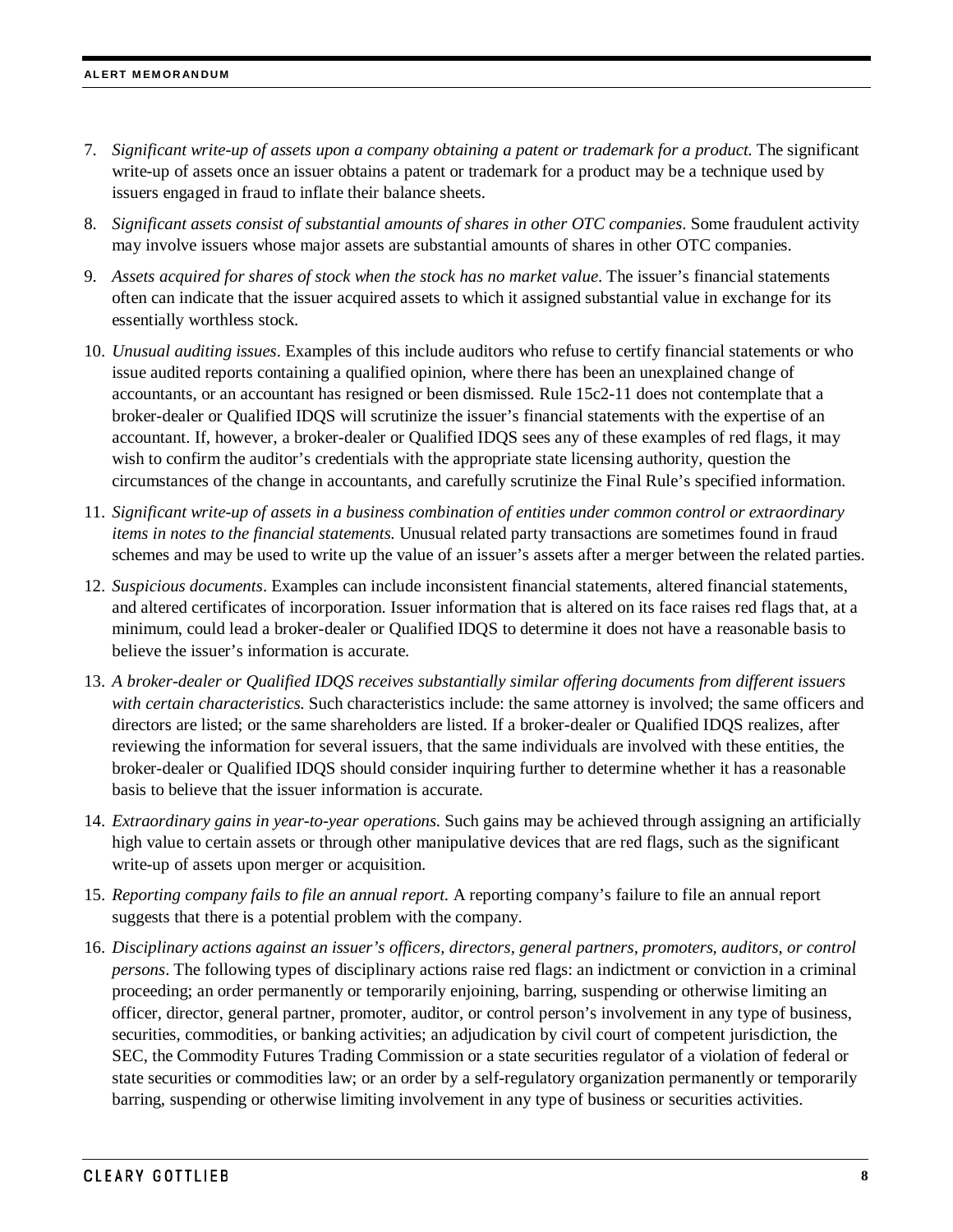- 17. *Significant events involving an issuer or its predecessor, or any of its majority owned subsidiaries*. The following types of significant events raise red flags: change in control of the issuer; substantial increase in equity securities; merger, acquisition, or business combination; acquisition or disposition of significant assets; bankruptcy proceedings; or delisting from any securities exchange. These are all examples of significant events involving the issuer, though they are not per se examples that reflect fraud and manipulation. However, certain events—a change in control of the issuer; merger, acquisition, or business combination; or acquisition or disposition of significant assets—can provide unscrupulous issuers an opportunity to artificially overvalue the issuer's assets to support an upward manipulation of the issuer's stock. An increase in the number of an issuer's equity securities provides the securities necessary for such manipulation. Bankruptcy proceedings or delisting from an exchange may also indicate facts surrounding an issuer that could lead a broker-dealer or Qualified IDQS to conclude that it does not have a reasonable basis to believe that the issuer's financial information is accurate.
- 18. *Request to publish both bid and offer quotes on behalf of a customer for the same stock*. The highly unusual request from a customer for the broker-dealer to publish both bid and offer quotes is a red flag that may indicate manipulative trading (e.g., wash trades) and may call for appropriate inquiry on the part of a brokerdealer or Qualified IDQS.
- 19. *Issuer or promoter offers to pay a fee*. If a broker-dealer receives an offer from an issuer, any affiliate or promoter thereof, to pay a fee in connection with making a market in the issuer's security, this is both a red flag and a potential FINRA rule violation. Specifically, it is a violation of FINRA Rule 5250 for a brokerdealer or any person associated with a broker-dealer to accept any payment or other consideration, directly or indirectly, from an issuer of a security, or any affiliate or promoter thereof, for publishing a quotation, acting as market maker in a security, or submitting an application in connection therewith.
- 20. *Regulation S transactions of domestic issuers*. Regulation S provides a safe harbor from the registration requirements of the Securities Act for offers and sales of securities by both foreign and domestic issuers that are made outside the United States. In 1998, the SEC adopted amendments to Regulation S designed to prevent the abuses that relate to offshore offerings of equity securities of domestic issuers, in particular transactions involving large amounts of the securities of U.S. issuers for which little information was available. Broker-dealers and Qualified IDQSs should be alert to any questionable activities involving Regulation S offerings.
- 21. *Form S-8 stock*. Form S-8 is the short-form registration statement for offers and sales of a company's securities to its employees, including its consultants and advisors.<sup>[6](#page-8-0)</sup>

<span id="page-8-0"></span><sup>&</sup>lt;sup>6</sup> In the proposed amendments to Rule 15c2-11 in 1999, the SEC stated that Form S-8 has been abused by unscrupulous issuers to register securities nominally offered and sold to employees or, more commonly, to so-called consultants and advisors. These persons then resell the securities in the public markets, at the direction of the issuer or a promoter. In a typical pattern, an issuer registers on Form S-8 securities underlying options issued to so-called consultants where, by prearrangement, the issuer directs the consultants' exercise of the options and resale of the underlying securities in the public market. The consultants then either remit to the issuer the proceeds from the sale of the underlying shares, or apply the proceeds to pay debts of the issuer that are not related to any services provided by the consultants. In some cases, these consultants perform little or no other service for the issuer. In other microcap frauds, the issuer uses Form S-8 to sell securities to "employees" who act as conduits by selling the securities to the public and remitting the proceeds (or their economic benefit) to the issuer. This public sale of securities by the issuer has not been registered, although the Securities Act requires registration.